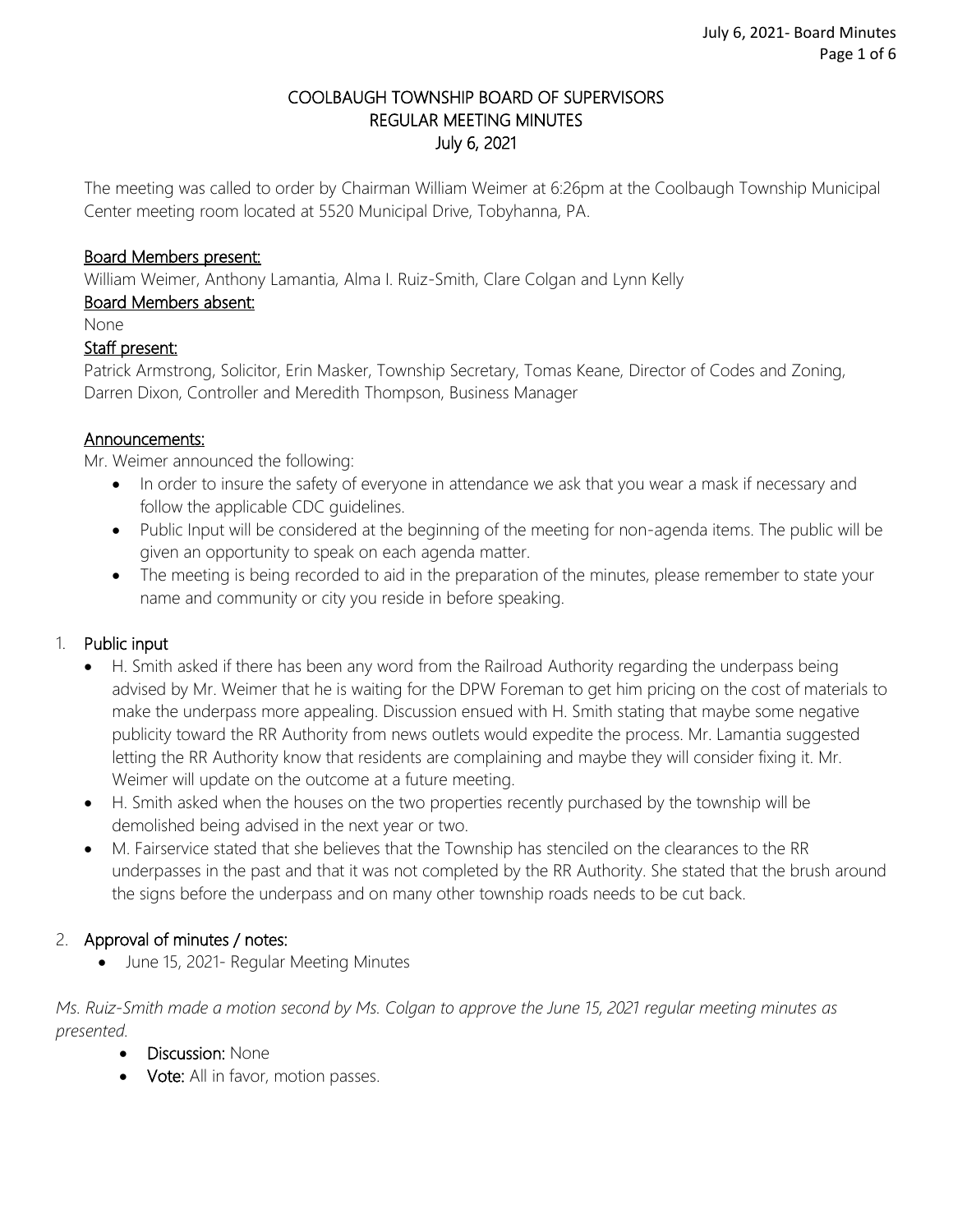### 3. Request for Fire Tax Disbursement in the Amount of \$20,000.00 from Tobyhanna Township Volunteer Fire Company to be used Toward the Down Payment on a 100' Platform Aerial Truck

*Mr. Weimer made a motion second by Ms. Ruiz-Smith to Approve the Request for Fire Tax Disbursement in the Amount of \$20,000.00 from Tobyhanna Township Volunteer Fire Company to be used Toward the Down Payment on a 100' Platform Aerial Truck.*

- Discussion: None
- Vote:All in favor, motion passes.

## 4. Request for Fire Tax Disbursement in the Amount of \$20,000.00 from Gouldsboro Volunteer Fire Company for the Purchase of a Pole Building

*Mr. Weimer made a motion second by Ms. Colgan to Approve the Request for Fire Tax Disbursement in the Amount of \$20,000.00 from Gouldsboro Volunteer Fire Company for the Purchase of a Pole Building* 

- Discussion: Ms. Ruiz-Smith asked if the Board would consider giving them an additional 5,000.00 for their project due to the limited funding that they probably receive from their municipality. Discussion ensued on the fact that they asked for \$20,000.00 for their project with Patrick stating that they may have had a reason for requesting the amount that they did.
- **Vote:** All in favor, motion passes.

## 5. Waiver of Procedural Time Requirement for the Minor Subdivision Plan of Francisco Vasallo until September 30, 2021

*Ms. Kelly made a motion second by Ms. Colgan to Approve the Waiver of Procedural Time Requirement for the Minor Subdivision Plan of Francisco Vasallo until September 30, 2021.*

- Discussion: None
- Vote: All if favor, motion passes.
- 6. Ordinance # 145-2021: An Ordinance of the Township of Coolbaugh, Monroe County, Adding a New Chapter 215, Fireworks, Establishing Definitions and Regulations for the Use of Consumer and Display Fireworks, Incorporating the Applicable State Law and Prescribing Penalties for Violations

*This item was skipped due to the public hearing that was scheduled for 7pm before considering passing this ordinance.* 

## 7. EAC Request to Expand Public Relations Outreach by creating a YouTube Account and an Instagram Account in Addition to the Facebook Page

*Mr. Weimer made a motion second by Ms. Ruiz-Smith to Approve the EAC Request to Expand Public Relations Outreach by creating a YouTube Account and an Instagram Account in Addition to the Facebook Page*

- Discussion: Ms. Ruiz-Smith stated that she would like EAC to utilize the Pocono Mountain Visitors Bureau in promoting the trails that are available in Coolbaugh Township stating that they have valuable resources. Ms. Kelly stated that she will take the information back to EAC for them to decide how they wish to move forward. Ms. Ruiz-Smith stated that when she attended the Parks and Recreation meeting they had the opposite thoughts and did not want to promote the parks to outsiders. M. Fairservice stated that they have seen many other towns that have had issues with people from out of town using the parks and not taking pride in them as our residents do. She stated that many areas have begun charging for them to try to limit the damage. M. Fairservice stated that there are no restaurants or businesses in our township to draw people to the area. D. Pope stated that there are issues with people at Beltzville being directed to the state park and when you go by there it is a mess, stating that Ms. Fairservice is correct people will come to our parks and will not care and will ruin them for our own groups and residents. J. Loveless-Blobner stated that there is potential for large amounts of people to attend and would need to limit the attendance.
- Vote: All in favor, motion passes.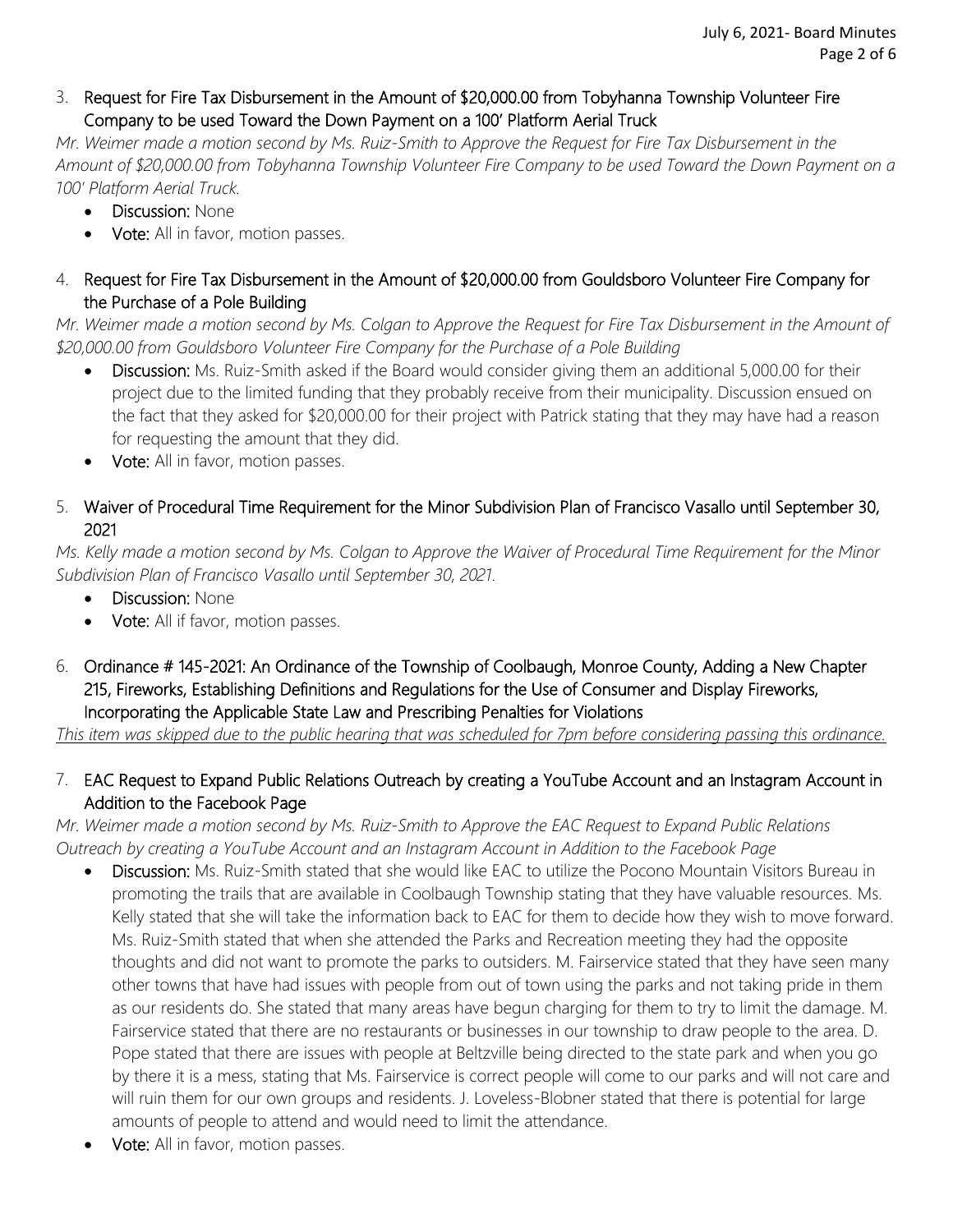### 8. Authorization for Business Manager, Meredith Thompson to attend the PSATS HR & Labor Management Institute Seminar with Overnight Hotel Stay for a Total Cost of \$188.00 plus tax

*Ms. Colgan made a motion second by Ms. Kelly to Authorize Business Manager, Meredith Thompson to attend the PSATS HR & Labor Management Institute Seminar with Overnight Hotel Stay for a Total Cost of \$188.00 plus tax.*

Discussion: Ms. Ruiz-Smith asked if we are going to provide meals.

*Ms. Colgan amended her motion and Ms. Kelly her second to Authorize Business Manager, Meredith Thompson to attend the PSATS HR & Labor Management Institute Seminar with Overnight Hotel Stay and meals for a total not to exceed \$250.00.*

- Discussion: None
- **Vote:** All in favor, motion passes.

## 9. Authorization to Re-Advertise the DPW Mechanic Position with a Starting Pay Rate of \$25.50 per hour

*Mr. Weimer made a motion second by Ms. Colgan to Authorize to Re-Advertise the DPW Mechanic Position with a Starting Pay Rate of \$25.50 per hour.*

- Discussion: *D. Pope asked how many applications were received last time and was advised there were three that were semi qualified, meaning each applicant was missing at least one of the requirem*ents.
- Vote: All in favor, motion passes.

# 10. Authorization to Re-Advertise the Code Enforcement Officer Position

*Ms. Kelly made a motion second by Mr. Weimer to Authorize to Re-Advertise the Code Enforcement Officer Position.*

- Discussion: Ms. Ruiz-Smith stated that she would like to see this job posted with the Pocono Builders Assn as well, stating that it may bring in some professionals that have the background that is needed to perform the job.
- Vote: All in favor, motion passes.
- 11. Authorization to Obtain Quotes from Surveyors for the Minor Subdivision Joining the 561 Laurel, 565 Laurel & 549 Laurel Drive (Township Properties recently purchased and the DPW garage property)

*Ms. Colgan made a motion second by Ms. Ruiz-Smith to Authorize Obtaining Quotes from Professional Land Surveyors for the Minor Subdivision Joining the 561 Laurel, 565 Laurel & 549 Laurel Drive (Township Properties recently purchased and the DPW garage property)*

- Discussion: M. Fairservice asked how much was budgeted for this, being advised that it was not budgeted for. D. Pope asked about the shrubs that are around the property with Mr. Weimer stating that the Historical Assn has asked about them for around their building. Mr. Weimer asked Solicitor Armstrong how the Township could donate the shrubbery to residents or the Historical Association with Solicitor Armstrong stated that there are personal property provisions for items depending on the dollar amount.
- **Vote:** All in favor, motion passes.

### 12. Current obligations

| • General Fund      |    | \$320,942.43 |
|---------------------|----|--------------|
| • Escrow Fund       | Х. | 688.50       |
| • Sewer Fund        |    | 27,425.60    |
| Total Disbursements |    | 349,056.53   |

*Ms. Kelly made a motion second by Ms. Colgan to approve paying the current obligations in the amount of \$349,056.53.* 

Discussion: None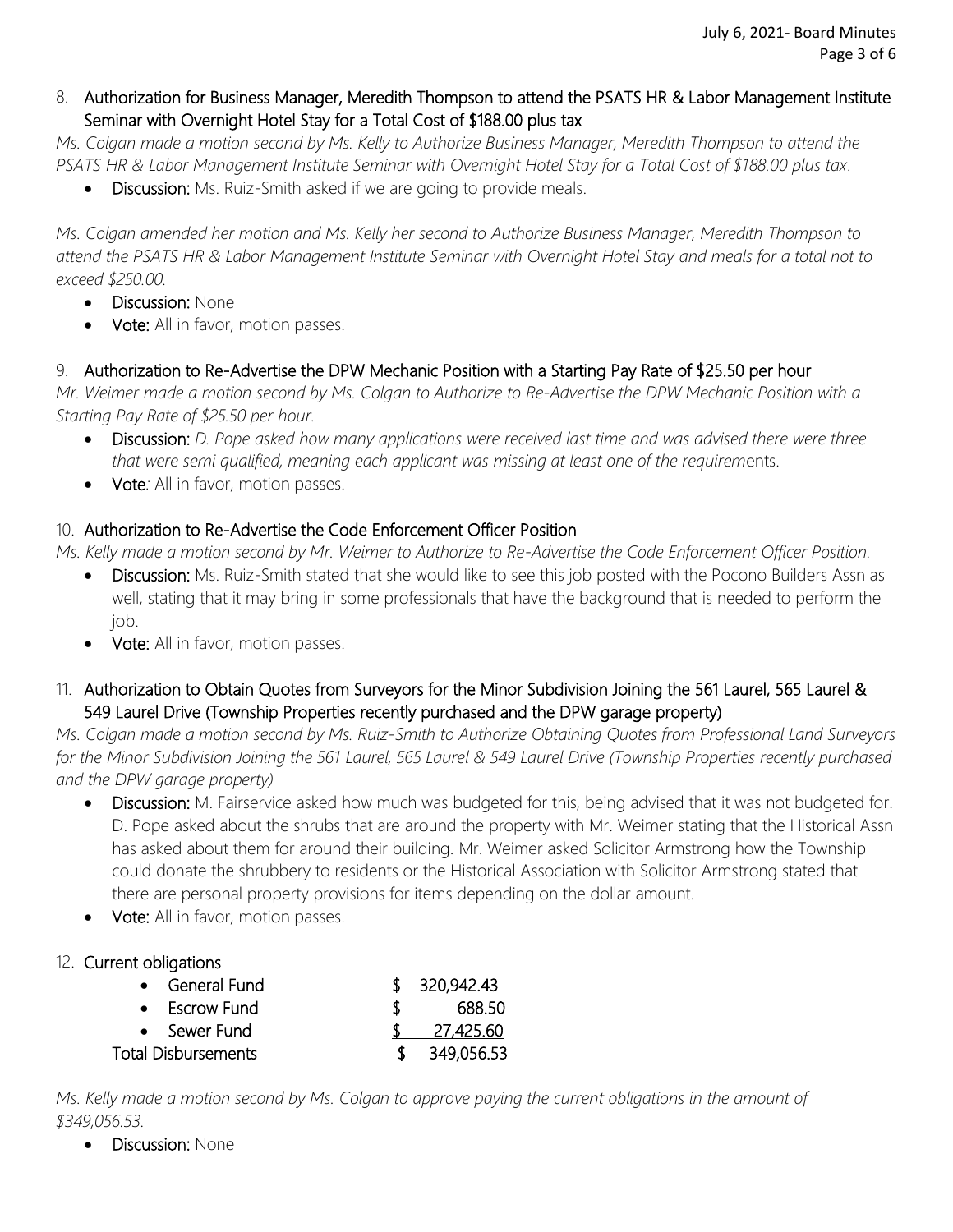**Vote:** All in favor, motion passes.

#### 13. Solicitor Armstrong Comments/Updates

Solicitor Armstrong stated that the Board had requested that an easement agreement be prepared for the emergency egress off Industrial Park Drive to be signed by Pocono Mountain Industrial Park Authority. He stated that the legal description was provided from Township Engineer, Russell Kresge and the agreement has been presented to the PMIPA for review and execution.

Solicitor Armstrong stated that Act 65-2021: Amendments to the Sunshine Act has been passed which outlines that the Township will be required to post a meeting agenda containing all items that will be acted on at least 24 hours before the meeting. If a matter is not contained within the posted agenda, it will not be able to be acted on at the meeting. There are certain exceptions provided for within the Act. which provide for an exception for emergency and business relating to a real or potential emergency involving a clear and present danger to life or property, items deemed to be considered de-minimis matters that do not involve the expenditure of funds or entering into a contract or agreement can be acted on if it arises within 24-hours of the meeting. He stated that there is also that ability for the Board to vote at the meeting to add an agenda item if it is agreed to by a majority of the members present. These amendments to the Sunshine Act go into effect on August 29, 2021.

The Board recessed at 7:00pm for the Public Hearing on proposed Ordinance #145-2021 relating to Fireworks. The meeting was called back to order at 7:06pm.

### Item #6: Ordinance # 145-2021: An Ordinance of the Township of Coolbaugh, Monroe County, Adding a New Chapter 215, Fireworks, Establishing Definitions and Regulations for the Use of Consumer and Display Fireworks, Incorporating the Applicable State Law and Prescribing Penalties for Violations

*Mr. Lamantia made a motion second by Ms. Colgan to pass Ordinance # 145-2021: An Ordinance of the Township of Coolbaugh, Monroe County, Adding a New Chapter 215, Fireworks, Establishing Definitions and Regulations for the Use of Consumer and Display Fireworks, Incorporating the Applicable State Law and Prescribing Penalties for Violations*

- Discussion: Mr. Weimer applauded the Board for taking the time to work toward this finished product and not rushing to pass something by the fourth of July.
- Vote: All in favor, motion passes.

#### 14. Other Business

- Mr. Lamantia asked Solicitor Armstrong where we stand with the Route 196 project and the sign at APCP. Solicitor Armstrong stated that he reached out to Joe Carlin from Gilmore and Associates and asked to see if there were any options available to be able to use the stone from the bottom of the sign at the top since the bottom will be covered with backfill and boulders, but there has not been an answer yet from the mason. After some discussion it was agreed to send the link for the stone types available to APCP Manager, Cathleen Dunn to review with her Board and to pick a new stone. Once they pick a new stone the Board of Supervisors can review and consider authorizing the change. Ms. Ruiz-Smith stated that she is saddened by the new sign compared to the original sign angle and location.
- Mr. Lamantia stated that the APCP Cancer Fighters are currently looking for locations on township roads to hold a coin drop fundraiser to raise money for the American Cancer Society. Multiple locations were discussed with Mr. Lamantia stating that he will review the locations with his team and bring a letter to the Board for consideration.
- $\triangleright$  Ms. Ruiz-Smith stated that in the June 29<sup>th</sup> email of incoming mail there was information on the PSATS Centennial Reception Dinner in honor of the PSATS 100 year anniversary. She stated that she would like the Board to allow representatives to attend with an overnight stay due to the times of the dinner on October 14<sup>th</sup>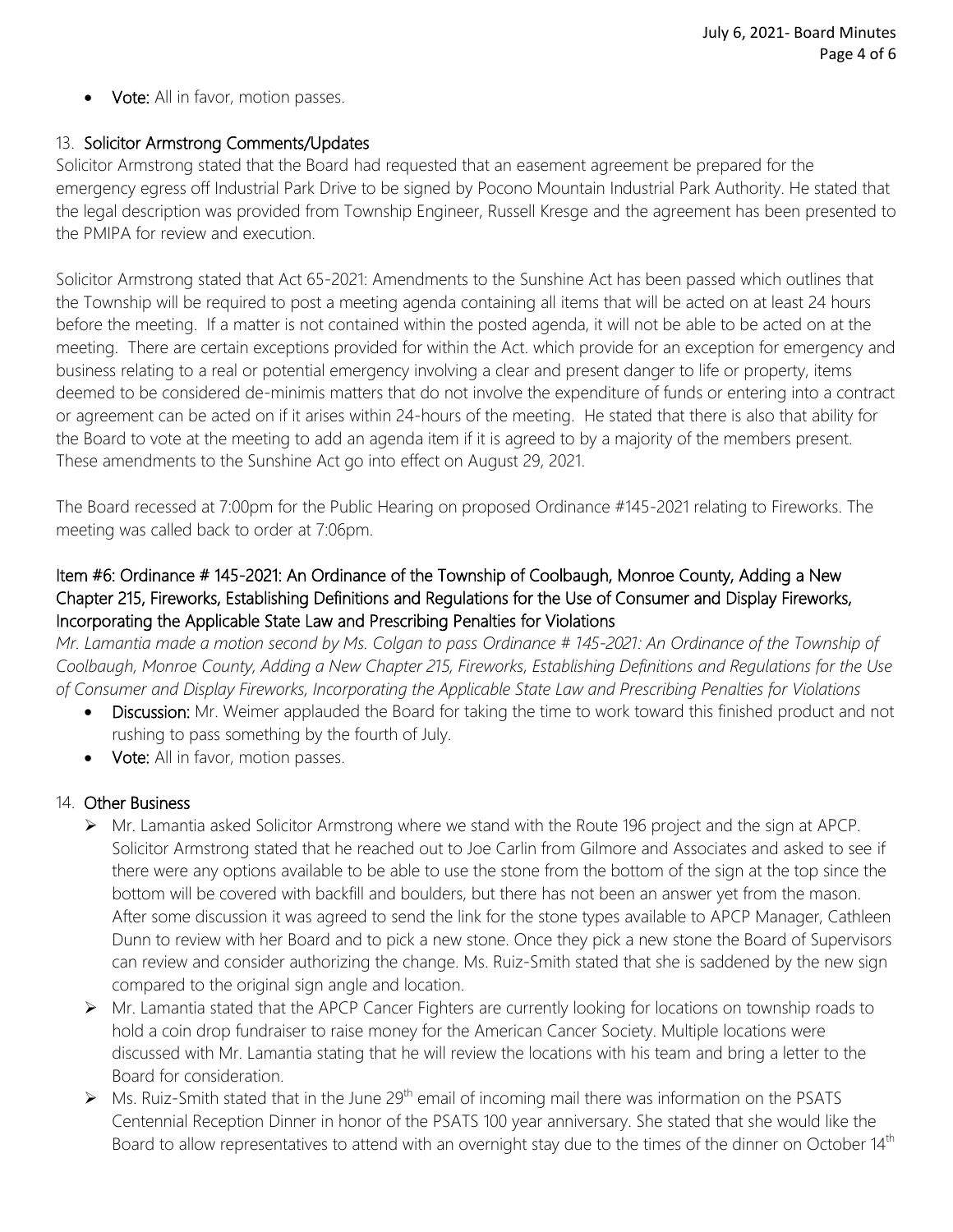and the business meeting that is being held in the morning, October 15<sup>th</sup> for voting which Mr. Weimer would need to attend as the Township's voting delegate. The event is being held at the Hershey Lodge.

*Ms. Kelly made a motion second by Mr. Lamantia to authorize Mr. Weimer to attend the PSATS Centennial Reception Dinner and Business Meeting at Hershey Lodge on October 14, 2021 to include the cost of accommodations and meal expenses.* 

- **Discussion: None**
- Vote: 4-0-1, motion passes. (Mr. Weimer abstained)

*Ms. Kelly made a motion second by Ms. Ruiz-Smith to authorize sending an additional 4 representatives, Supervisors and staff to the PSATS Centennial Reception Dinner and Business Meeting at the Hershey Lodge on October 14, 2021 to include hotel accommodations and meal expenses.*

- Discussion: Mr. Lamantia disagrees with sending anyone except for our voting delegate.
- Vote: 4-1-0, motion passes. (Mr. Lamantia opposed)
- Ms. Ruiz-Smith stated that there was a letter sent out to Attorney Amori, Solicitor for the Pocono Mountain Public Library and stated that because Ms. Shincovich has been before the Board multiple times on behalf of the library to discuss their request for support and interpretation of the referenda, Ms. Ruiz-Smith would like the Board to consider putting out a public statement in the newspaper to represent the position of the Board of Supervisors on the proposed Referenda. She stated that she would like the public to know the Board's position before seeing the referenda on the ballot and just voting. Solicitor Armstrong stated that he doesn't believe that Attorney Amori is representing the library any longer and therefore he has copies the PMPL on the correspondence as well. He stated that he is unsure if the Board wants to take a position on what the library sees as the end product.
- Ms. Ruiz-Smith stated that she met with H. Smith and D. Pope at the monument regarding the walkway stating that they agreed to install a concrete walkway. H. Smith stated that he made some phone calls and he and Mr. Pope discussed it and are not in favor of a concrete walkway. Ms. Ruiz-Smith stated that she received pricing from our DPW Foreman with an estimate of \$1,800.00 to install the concrete walkway, stating that the traffic on the walkway is minimal. Discussion ensued on the concrete walkway with H. Smith stating that they would rather wait until there is enough money in the budget to complete the project in a manner that will last forever. Ms. Ruiz-Smith stated she was not aware that the conversations occurred and that the decision discussed had changed since they met.
	- Discussion: Ms. Kelly asked who installs the pavers being advised that Mr. Smith, Mr. Pope and the DPW workers do. Ms. Kelly then asked if the installation can be completed in phases being advised that it cannot and that the cost is \$30,000.00 for the pavers. M. Jeffrey a retired mason stating that if the correct concrete is installed with rebar, it would hold up for years. Mr. Weimer stated that we spent time, effort and money on this project and we need to have some discussion during budget season as this is a staple of our community. D. Pope stated that the Veterans Committee will be having events there and it will be difficult for people in wheelchairs to get through.
- Mr. Weimer stated that the PMREMS Regional Roundup will be held on August 5, 2021 from 5:30-9:00pm at Skytop and is \$75.00 per person or you can purchase a table for 10 at \$700.00. It is a BBQ buffet featuring live entertainment by Snake Oil Willie Band.
- $\triangleright$  Mr. Weimer stated that the upcoming work session will include the item for potential development within the Township and asked if the Board would want to move the meeting to the library meeting room. Our room capacity is 50 in our meeting room. Ms. Masker stated that she is unsure if Mr. Weimer saw her email with information that she received from Ms. Shincovich that the capacity at the library is also 50 total among the three upstairs meeting spaces. After some discussion it was agreed that the work session and meeting on July 20, 2021 will be held in the Township meeting room.